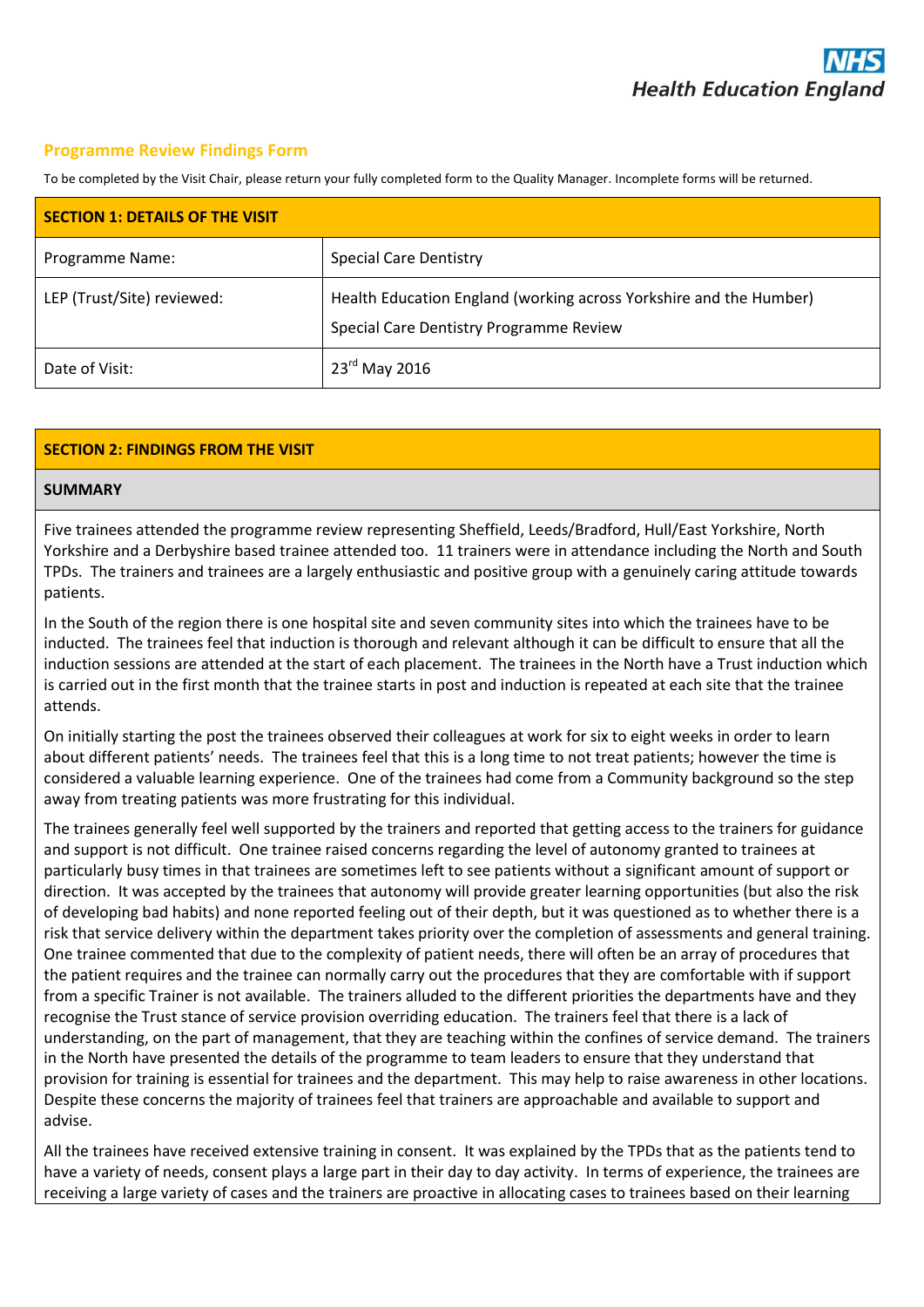needs and areas of interest. The trainees feel comfortable with giving feedback to their trainers. One had requested more opportunity to observe others working in the team in order to learn from them, the request was granted and the trainee has benefitted greatly from this experience.

Trainees in all areas are aware of how to escalate concerns and feel comfortable in raising issues. Trainee feedback regarding training in Duty of Candour was mixed; trainees in the South are receiving this training and could comment confidently on this, trainees in the rest of the region were not as confident in their response. More formalised training in Duty of Candour should be implemented.

There is a strong multi professional ethos within the departments. It was explained that the patients' needs are generally complex and that input from a variety of disciplines and specialties is necessary in order to address the health of the patient as a whole. The trainees are trained to work effectively with the whole team and all have access to theatre where they are trained to work within a theatre environment. Trainees from both sides of the region undergo training with the whole team and these cover scenarios based around medical emergencies and manoeuvring patients. Communication within the department is considered to be very good, with trainees being informed of the support available to them.

The current curriculum is considered, by both trainers and trainees, to be vast. Trainees need to be motivated and self-driven to meet its demands and home study is essential to cover the breadth of the curriculum. Trainee knowledge has to be broad as this is a new specialty and it is difficult for trainees to know how to pitch their assessment preparation. The specialty covers a broad area and trainees may be examined on very specific areas if they are examined by a specialist. The curriculum is due to be reviewed and should hopefully reduce in breadth and training could potentially be conducted across specialties. Trainees are encouraged to undertake a research methods module as this does not currently feature in the curriculum.

Concerns were raised over the number of DOPS that trainees are expected to complete in a year; at 17 this is considerably higher than in other specialties. The trainees feel that they are on track to complete the assessments but that it is a stressful process, particularly with getting access to ESs to complete assessments when they have heavy clinical commitments. Some trainees questioned the validity of the DOPs process in terms of choosing procedures to write up in order to meet the demands of the curriculum rather than focusing on actual patient need. It is understood that the SAC are working to develop this process. The panel chair has agreed to write to the SAC regarding this.

One of the trainers commented that he could not envisage undertaking an academic training post as the curriculum is too large for a three year programme, although the trainees would really appreciate one as the SCD does not have a strong academic base. The trainees are managing to complete MiniCEXs and CBDs. Trainees are meeting their ESs regularly and the appraisals are being completed at the beginning, middle and end of placements.

As mentioned above the academic side of the programme needs development. The curriculum is large but the trainees do not receive any local didactic teaching. The trainees would appreciate a formal study day programme, led by a named trainer, which trainees could organise by selecting topics for discussion and arranging their own teaching dates. Most trainees are studying towards the diploma in Special Care Dentistry which provides trainees with a good grounding in the specialty. Trainees have no difficulty in getting study leave for courses and have time allocated for admin duties.

Some concerns were raised regarding access to online learning resources such as journals. The trainees in the North of the region do not have remote access, trainees in the South do. At some point in their training, the trainees will be expected to teach undergraduates and this would be a route to access these resources.

The trainees commented that they would like access to a skills lab and that access to phantom heads would help them to develop their ability to deliver advanced restorative work.

Career prospects are not currently abundant, with trainees anticipating waiting for colleagues to retire before being able to secure a job. A number of trainees aspire to become consultants.

The trainees would be happy for a member of their family or a friend to be treated in the department. The trainees feel that the programme has definitely allowed them to develop their skills and they would recommend the post to others. The North and South of the region work closely and flexibly and share learning opportunities allowing trainee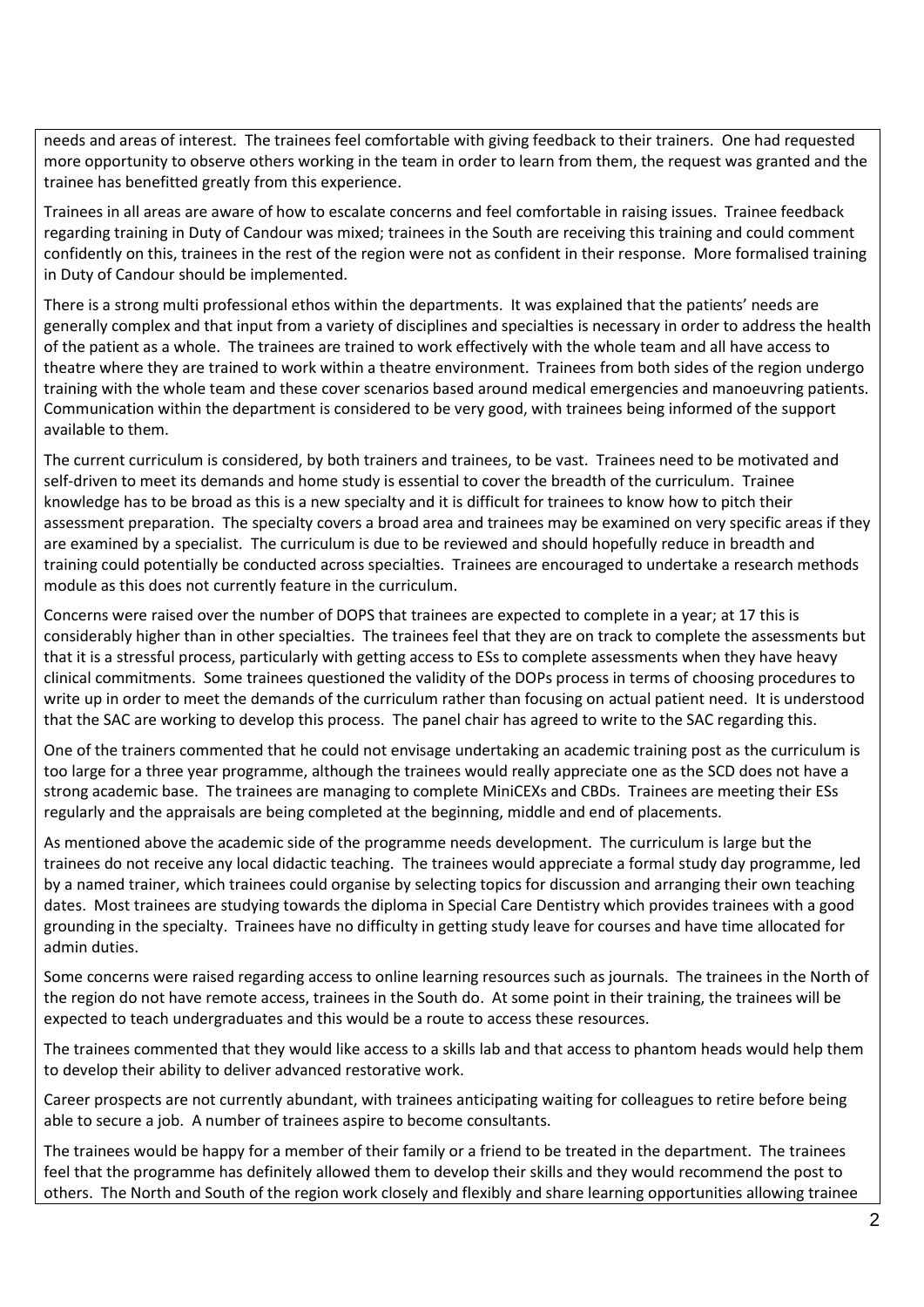learning needs to be met.

No instances of bullying or harassment were reported although one of the trainees based in the Hull/East Yorkshire area mentioned instances of feeling unvalued due to being excluded from making decisions affecting training.

The trainers have faced barriers to training and trainers reported difficulties in getting access to training. In the Leeds site trainers have had to fight to have training recognised as part of their job plan. Trainers in the South mentioned that they are very keen to ensure that the education element of their role is not overlooked due to their large clinical commitments. The trainers commented that they did not feel that the Trust had fully engaged with the educational requirements of the programme and that there needs to be a balance between service provision and education.

# **AREAS OF STRENGTH No Site Area** 1 Flexibility between the North and the South allows learning opportunities to be shared amongst the trainees. 2 | Good support from trainers in identifying and catering to learning needs. **AREAS FOR IMPROVEMENT No Site Area ITEM Recommendation Timeline** 1 | All | Training in Duty of Candour to be formalised for all areas. Trainees in the South were aware of the process but trainees in other areas were not so certain. September 2016 2 All **All Formalised teaching should be available to trainees.** This can be trainee led but with consultant involvement with dates and topics set in advance. September 2016 3 All All trainees should have remote access to library resources. Only trainees in the South have remote access. September 2016 4 All Access to clinical skills facilities must be made available for trainees in developing restorative dentistry skills. September 2016 5 All All The PG Dental Dean is to write to Trust MDs and DMEs outlining the expectations of Training and the time required for this by trainers. September 2016 6 All All The PG Dental Dean is to write to the Chair of the SAC to express concerns about the curriculum and its associated assessments. July 2016 7 | All | Ann areview of the first 6-8 weeks of training is required with regard to the content and the way that it is presented to trainees. The possibility of whether trainees could see some patients during this period needs to be investigated. September 2016